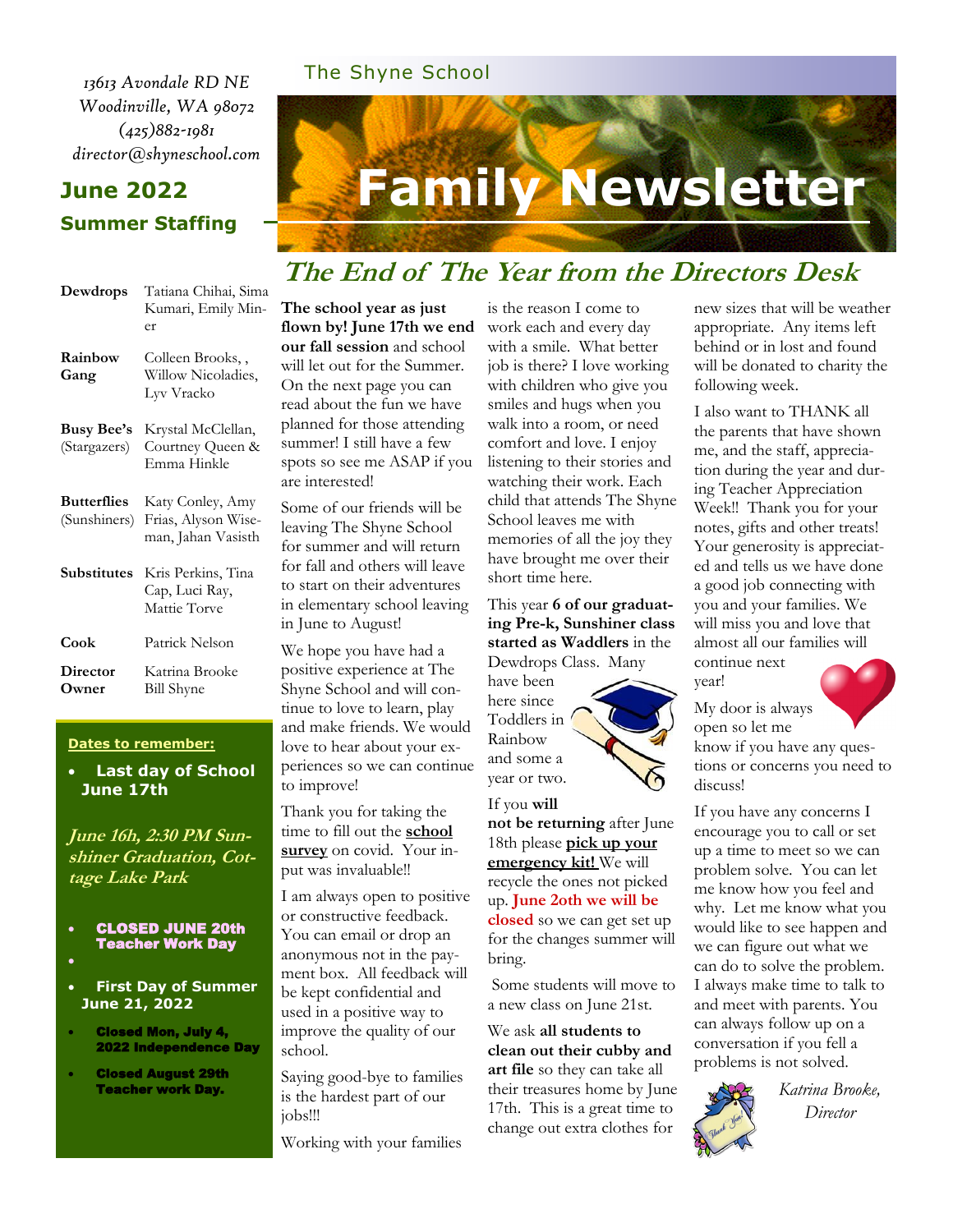# **Important Dates:**

#### **June**

6 to 15 We have 3 new families, four younger siblings and current students moving up, doing **transition visits 10- 11 AM**

**16 Pre-K Graduation** is at 2:30 at Cottage Lake Part. Parking at smaller entrance, closest to Safeway. Bring a blanket or chairs to sit on and a water bottle. We will have cupcakes for all and juice. Families can then stay and play at the playground.

**17 Last Day of School**

**20 CLOSED for a Teacher Work Day**

**21 Summer Session** Begins— a few students move to the next class

**July**

4 **CLOSED** for Independence Day

### **August**

17-25, 15 New families and current students moving up have **transition visits 10-11 AM**

**26 Last Day of Summer Session—Party 10:30 to 12:30**, If it is not your regular day you and your student can join us, **MUST RSVP**.

#### **29 CLOSED for Teacher Work Day**

44

**30 & 31 Summer Break**—For Only/Plus Students. Care for current full day students only. They will start in their new classrooms!

**September**

1-7 Summer Break— For Only/Plus Students.

**1 First day of School for New Full Day students in their Fall Class.**

#### **5 CLOSED for Labor Day**

**8 First Day of School for Only and Plus Students in their Fall Class.**

#### **Families have a one week vacation credit to use each year Sept 2021 to Sept 2022, after 4 months.**

#### **Does My Child/Dependent Qualify for the Child Tax Credit or the Credit for Other Dependents?**

https://www.irs.gov/help/ita/does-my-childdependent-qualify-for-the-child-tax-credit-or-the-credit-for-other-dependents

# *Additional Child Tax Credit (ACTC) Relief*

If your earned income was higher in 2020than in 2021, you can use the 2021 amount to figure your ACTC for 2022. This temporary relief is provided through the Taxpayer Certainty and Disaster Tax Relief Act of 2021.

**chrome-extension://efaidnbmnnnibpcajpcglclefindmkaj/https://www.irs.gov/pub/irs-pdf/f1040s8.pdf**